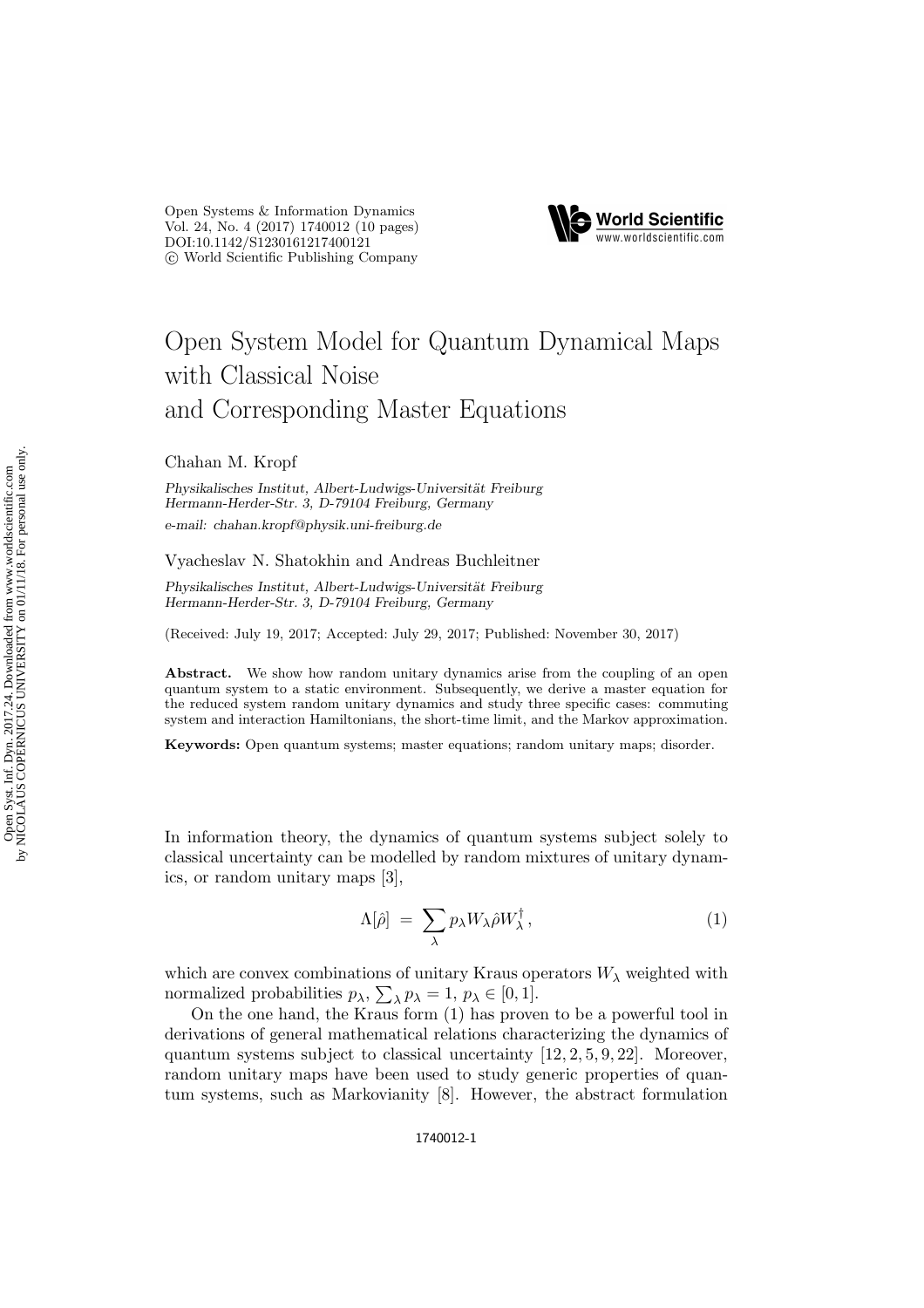



Fig. 1: (Colour online) Random unitary dynamics can be formulated in three different frameworks. On can start from the Kraus representation, as is customary in information theory, or from an ensemble disordered timeindependent Hamiltonians, as is done in disorder physics, or from the coupling of an open system to an environment, as in the theory of open quantum systems.

in terms of Kraus operators does not provide a direct physical description of quantum dynamics in terms of experimentally realizable Hamiltonians. Therefore, the experimental implementation of random unitary maps, e.g., a mixture of Pauli channels that are easily studied on a mathematical level [7], may require complicated experimental setups [19].

On the other hand, random unitary maps based on microscopic models describing disordered systems [15, 10] or open quantum systems [3, 6] are physically motivated. Whereas these models, in general, give rise to mathematically rather complicated random unitary dynamics, they provide access to extensive methods developed in the theory of open quantum systems and of disordered systems to study the emerging dynamics. Among various methods, a distinguished role is played by master equations.

It was demonstrated in [15] how to derive and interpret master equations in the context of disordered systems. In this contribution, we will explore the open quantum system approach. To begin with, we show how random unitary dynamics arise from the coupling of an open system to a static environment. Subsequently, we derive the corresponding master equation in the Born approximation. We then discuss more explicitly three cases: commuting system and interaction Hamiltonians, the short-time limit and the semigroup Markov approximation. The first case leads to pure dephasing dynamics, the second one captures the generic Gaussian incoherent dynamics at times shorter than the Heisenberg time, and the third case is characterized by the free retarded Green's function associated with the system Hamiltonian. These findings illustrate the intrinsic connection between disordered systems, open quantum systems and random unitary maps.

In the following, we consider a specific random unitary dynamics de-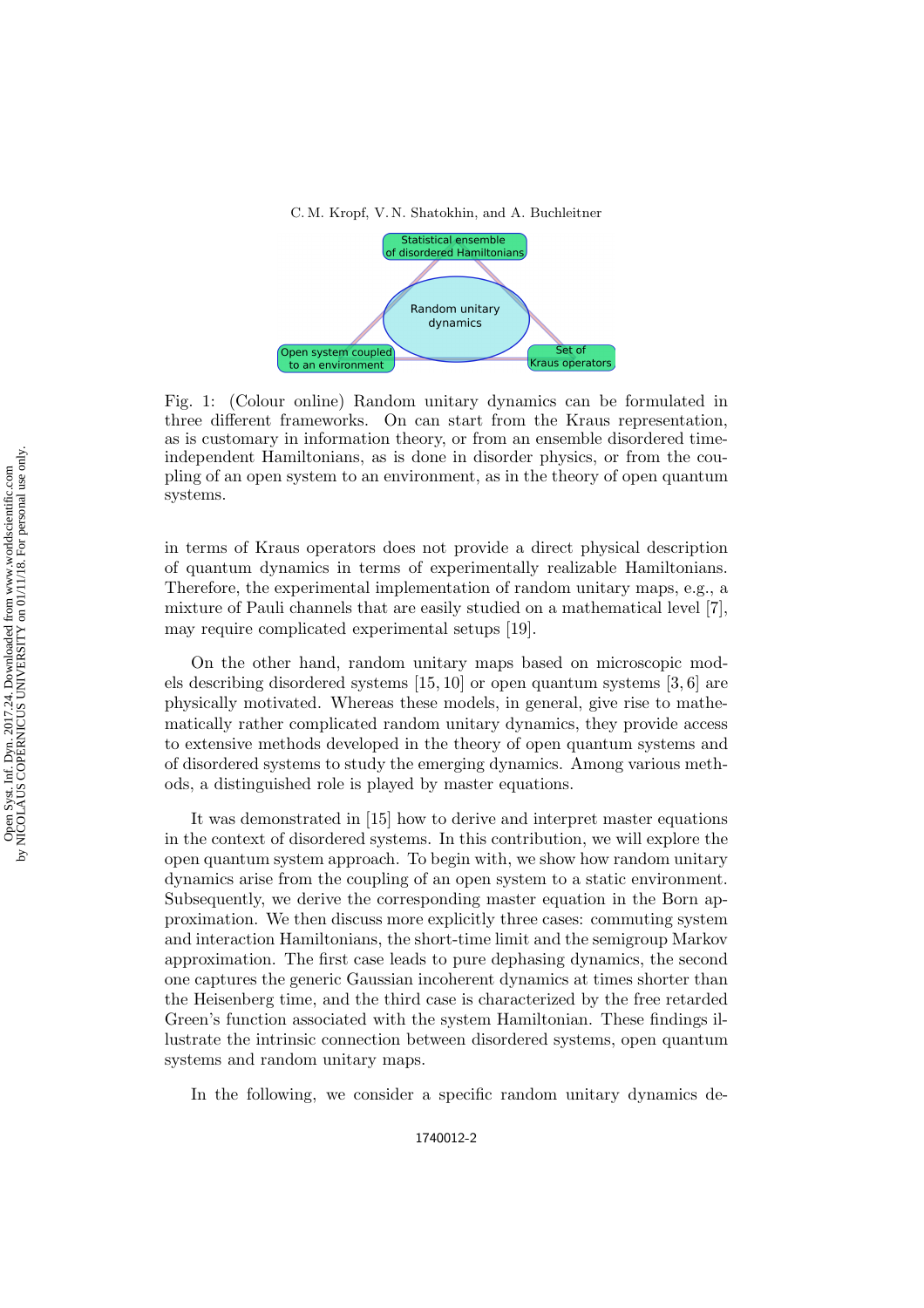#### Open System Model for Quantum Dynamical Maps

scribed by the following dynamical map:

$$
\Lambda_t[\hat{\rho}] = \int d\lambda \, p(\lambda) U_{\lambda}(t) \, \hat{\rho} \, U_{\lambda}^{\dagger}(t) \,, \tag{2}
$$

where  $U_{\lambda}(t) = e^{-it\hat{H}_{\lambda}/\hbar}$  is the unitary time-evolution operator arising from the Hamiltonian  $\hat{H}_{\lambda}$ . Note that, mathematically, it is common to consider a sum of unitary evolutions (cf. (1)). However, for physically motivated models, it is often more natural to consider continuous combinations of unitary maps. For instance, such a situation arises when an open system is embedded in an environment with a continuous density of states. Hence, we have an integral in the right-hand side of (2), with a normalized probability distribution  $p(\lambda)$ .

As discussed in [15], (2) can be interpreted as the ensemble-averaged dynamics of a disordered quantum system characterized by the Hamiltonian  $\hat{H}_\lambda=\hat{H}+\delta\,\hat{H}_\lambda,$  where  $\delta\,\hat{H}_\lambda$  are random Hamiltonians distributed according to the probability distribution  $p(\lambda)$  and  $\hat{H} := \int d\lambda p(\lambda) \hat{H}_{\lambda}$  is the average Hamiltonian. The dynamics of a single realization of the disorder is then given by  $\hat{\rho}_{\lambda}(t) = U_{\lambda}(t)\hat{\rho}(0)U_{\lambda}^{\dagger}(t)$ , with  $U_{\lambda}(t) = e^{-it(\hat{H}+\delta\hat{H}_{\lambda})/\hbar}$ . Correspondingly, the ensemble-averaged dynamics is obtained as  $\overline{\hat{\rho}}(t) := \int d\lambda p(\lambda) \rho_{\lambda}(t) = \Lambda_t[\hat{\rho}(0)],$ which is a random unitary channel in the form of  $(2)$ . The significance of this result stems from the fact that many quantum transport and/or interaction phenomena in complex systems can effectively be described using models of disorder. Relevant examples include the electronic transport in wires with impurities (Anderson model) [1], the propagation of entangled photons across atmospheric turbulence [23], the exciton transport in molecular complexes [17], and the inhomogeneous broadening of spectral line widths [24].

Alternatively, as we show in the following, one can also conceive the dynamics (2) as arising from the coupling of an open quantum system to a static environment. The open system and its environment are characterized by the total Hamiltonian  $\hat{H}^T = \hat{H}^S + \hat{H}^{SE} + \hat{H}^E$ , where  $\hat{H}^S$ ,  $\hat{H}^{SE}$  and  $\hat{H}^E$  are the Hamiltonians of the open system, the interaction and the environment, respectively. We assume an initial product (uncorrelated) state,  $\hat{\rho}_0 = \hat{\rho}_0^S \otimes \hat{\rho}_0^E$ , of the system and environment. Furthermore, we assume that the environment part  $\hat{\rho}_0^E$  is a stationary state of  $\hat{\mathbf{H}}^E$ :

$$
\hat{\rho}_0 = \hat{\rho}_0^S \otimes \int d\lambda \, p(\lambda) \, |\lambda\rangle\langle\lambda| \;, \tag{3}
$$

with the (orthonormal) eigenstates  $|\lambda\rangle$  of  $\hat{H}^E$ , and the normalized probability density  $p(\lambda)$ ,  $\int d\lambda p(\lambda) = 1$ .

In order to generate random unitary dynamics, we further assume that the state of the environment is time-independent. In other words, we impose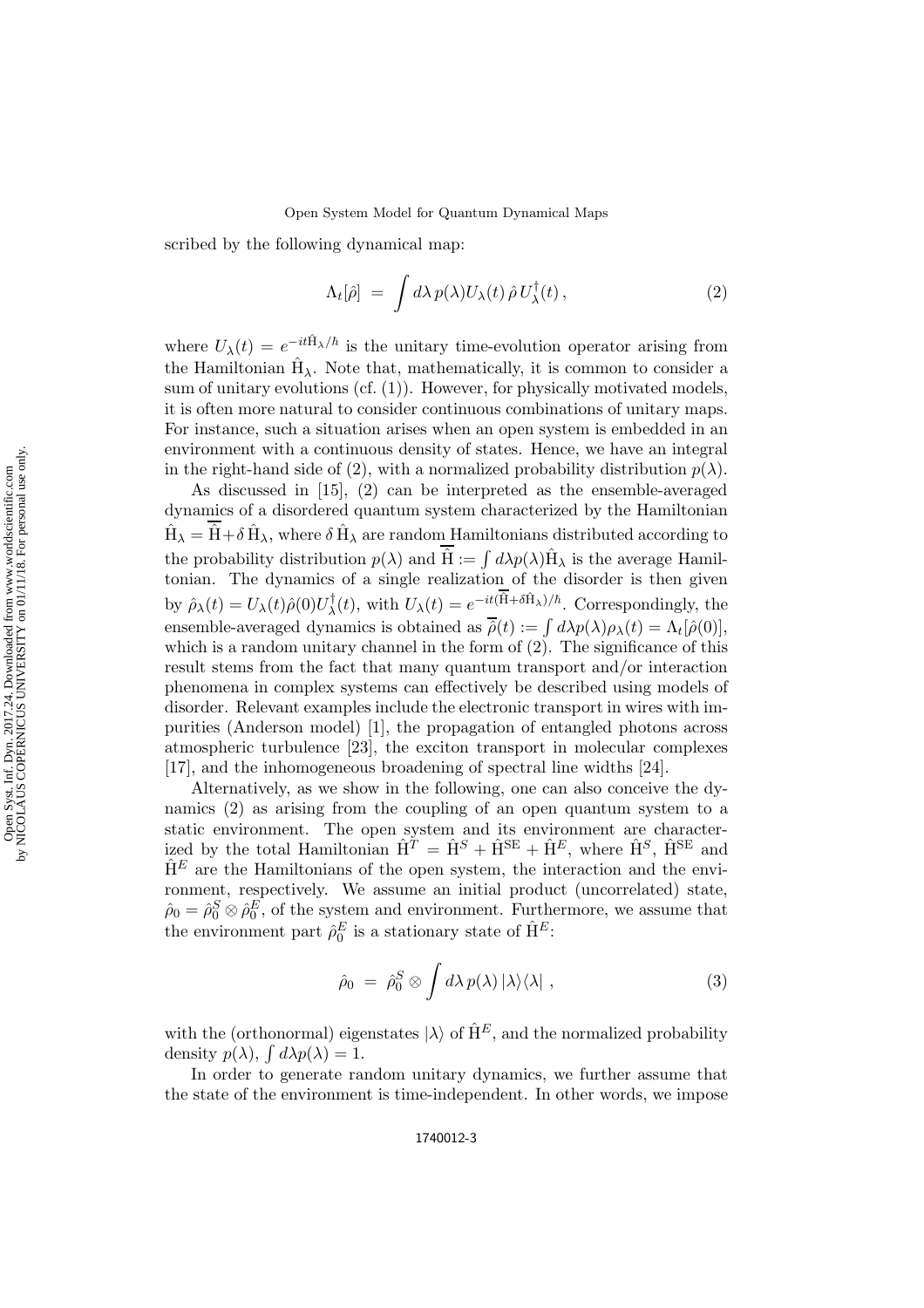the Born approximation,  $\hat{\rho}(t) \approx \hat{\rho}^S(t) \otimes \hat{\rho}^E$ , to hold at arbitrary times. This can be achieved by demanding

$$
[\hat{\mathbf{H}}^E, \hat{\mathbf{H}}^{\text{SE}}] = 0. \tag{4}
$$

In this case,  $\hat{H}^E$  and  $\hat{H}^{SE}$  share a common eigenbasis and, thus, we can parametrize the interaction Hamiltonian as

$$
\hat{H}^{SE} = \int d\lambda \hat{H}_{\lambda} \otimes |\lambda\rangle\langle\lambda| \ . \tag{5}
$$

The simplest example of an interaction Hamiltonian in the form of (5) is  $\hat{H}^{SE} = \hat{H}^{A} \otimes \hat{H}^{B}$ . Indeed, if we expand  $\hat{H}^{B}$  in its eigenbasis  $|\lambda\rangle$  (with eigenvalues  $E_{\lambda}^{B}$ ) we obtain  $\hat{H}^{SE} = \int_{\lambda} E_{\lambda}^{B} \hat{H}^{A} \otimes |\lambda\rangle\langle\lambda|$ . Defining  $\hat{H}_{\lambda} \equiv E_{\lambda} \hat{H}^{A}$  then yields (5).

Given the initial state (3) and condition (4), the Hamiltonian of the environment plays no role in the dynamics and, thus, we can restrict our further analysis to  $\hat{H} = \hat{H}^S + \hat{H}^{SE}$ . This Hamiltonian has a block diagonal structure,

$$
\hat{H} = \begin{bmatrix} \hat{H}^S + \hat{H}_1 & \hat{H}^S + \hat{H}_2 & \dots \\ \hat{H}^S + \hat{H}_3 & \dots \end{bmatrix}, \tag{6}
$$

where each block corresponds to one realization of the random unitary channel. It is useful to include the average Hamiltonian,  $\hat{H} = \int_{\lambda} p(\lambda) \hat{H}_{\lambda}$ , into the definition of the system Hamiltonian:

$$
\hat{\mathbf{H}}^S \longrightarrow \hat{\mathbf{H}}^S + \overline{\hat{\mathbf{H}}}, \qquad \hat{\mathbf{H}}_{\lambda} \longrightarrow \hat{\mathbf{H}}_{\lambda} - \overline{\hat{\mathbf{H}}}.
$$
 (7)

With this transformation, the Hamiltonian (6) remains unchanged, but the average  $\int d\lambda p(\lambda) \hat{H}_{\lambda} = 0$ .

The dynamics of the total system is then characterized by the unitary time-evolution operator  $U(t) = e^{-it\hat{H}/\hbar}$  and the reduced dynamics of the system is obtained by tracing out the degrees of freedom of the environment,  $\hat{\rho}^{S}(t) = \text{Tr}_{E} [\hat{\rho}(t)] = \text{Tr}_{E} [U(t)\hat{\rho}_{0}U^{\dagger}(t)].$  This trace is conveniently evaluated in the orthonormal basis  $\{|\lambda\rangle\}$  of the environment,

$$
\hat{\rho}^{S}(t) = \int d\lambda \, p(\lambda) e^{-it(\hat{\mathbf{H}}^{S} + \hat{\mathbf{H}}_{\lambda})/\hbar} \, \hat{\rho}_{0}^{S} \, e^{it(\hat{\mathbf{H}}^{S} + \hat{\mathbf{H}}_{\lambda})/\hbar} \\
= \int d\lambda \, p(\lambda) U_{\lambda}(t) \hat{\rho}_{0}^{S} U_{\lambda}^{\dagger}(t) = \Lambda_{t}[\hat{\rho}_{0}^{S}].
$$
\n(8)

Note that in practice, one first computes the  $\text{Tr}_E$  using a sum  $\sum_{\lambda}$  instead of the integral  $\int d\lambda$ , and subsequently takes the continuum limit of the sum to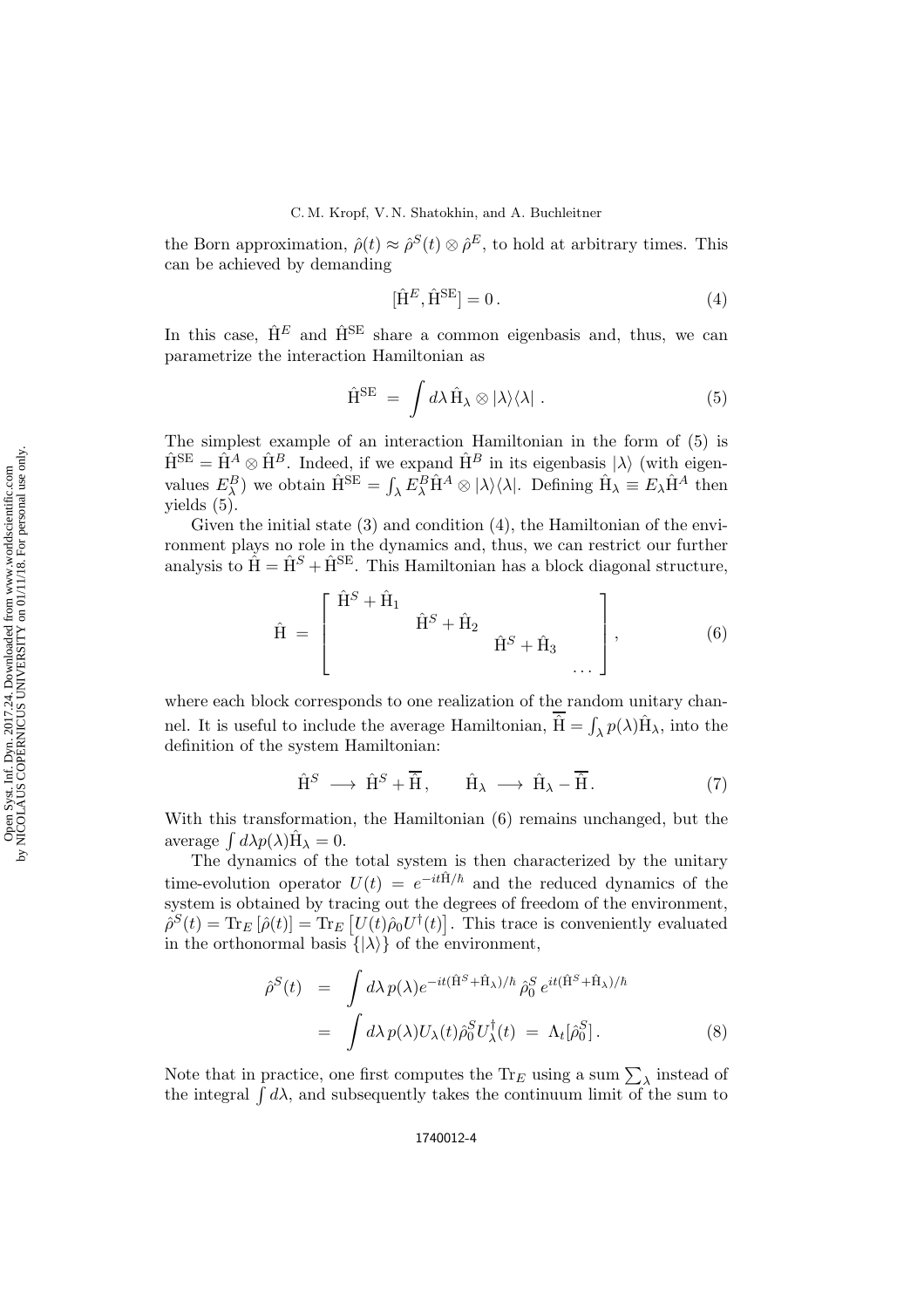obtain (8). According to (8), the reduced system dynamics forms a random unitary channel in the sense of (2).

Thus, we have shown how to obtain random unitary dynamics from the couplings of an open system to a static environment. We remark that the connection to disordered quantum systems is established by choosing the system Hamiltonian to be equal to the disorder average Hamiltonian  $\hat{H}^S = \hat{H}$ , and the disorder realization Hamiltonian to be arising from the coupling to the environment,  $\hat{H}_{\lambda} = \delta \hat{H}_{\lambda}$ . Hence, the dynamics described by (2) can equivalently be derived from a microscopic disorder model or from a model of an open system coupled to an environment, or be postulated as a random unitary map (cf. Fig. 1).

Furthermore, we exploit the open system perspective to derive a quantum master equation for the random unitary dynamics (2). Our derivation focuses on the weak-coupling limit and is analogous to the one presented, e.g., in [4].

At the outset, we transform to the interaction picture, where operators evolve in time with  $\hat{H}^S$ , while states with  $\hat{H}^{SE}$ . For clarity, we supply all interaction picture quantities with the subscript I. Next, it is useful to introduce the unitary time evolution operator,  $\hat{U}_I = \hat{U}_0^{\dagger}(t)\hat{U}(t)$ , where  $\hat{U}_0(t) = e^{-it\hat{H}^S/\hbar} \otimes \mathbb{1}$  and  $\hat{U}(t)$  is defined above after (7). Then, the state and the Hamiltonian in the interaction picture are given by  $\hat{\rho}_I(t) = \hat{U}_0^{\dagger}(t)\hat{\rho}(t)\hat{U}_0(t)$ and  $\hat{H}_I(t) = \hat{U}_0^{\dagger}(t)\hat{H}^{SE}\hat{U}_0(t)$ , respectively. Using (5), the latter Hamiltonian can be rewritten as

$$
\hat{H}_I(t) = \int d\lambda \, e^{-it\hat{H}^S/\hbar} \hat{H}_{\lambda} \, e^{it\hat{H}^S/\hbar} \otimes |\lambda\rangle\langle\lambda| \; . \tag{9}
$$

In the interaction picture, the dynamics of a density operator obeys the von Neumann equation,

$$
\frac{d}{dt}\hat{\rho}_I(t) = -\frac{i}{\hbar} \left[ \hat{H}_I(t), \hat{\rho}_I(t) \right]. \tag{10}
$$

Equation (10) is a typical starting point for the microscopic derivation of a master equation describing the dynamics of the reduced system, which here subsumes the random unitary channel. We proceed by integrating both sides of (10) over time, and subsequently inserting the result for  $\hat{\rho}_I(t)$  back into  $(10)$ , to get

$$
\dot{\hat{\rho}}_I(t) = -\frac{i}{\hbar} \left[ \hat{H}_I(t), \hat{\rho}(0) \right] - \frac{1}{\hbar^2} \int_0^t dt' \left[ \hat{H}_I(t), \left[ \hat{H}_I(t'), \hat{\rho}_I(t') \right] \right]. \tag{11}
$$

Note that no approximation has been made so far to derive the above integraldifferential equation. It can be solved iteratively, yielding an infinite series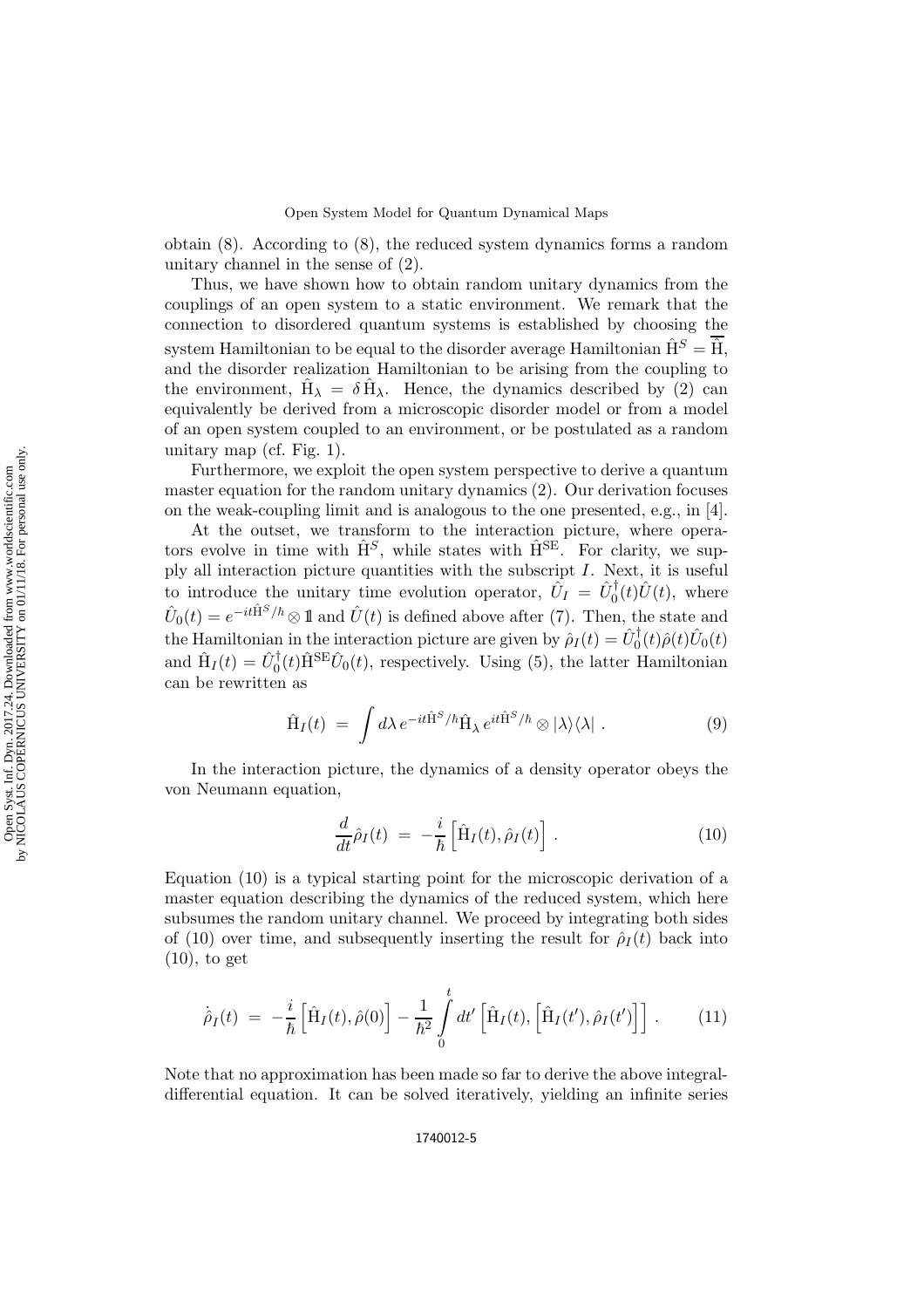## C. M. Kropf, V. N. Shatokhin, and A. Buchleitner

in powers of  $\hat{H}_I(t)$ . Instead of doing so, let us take the trace over the environment degrees of freedom  $(\text{Tr}_E)$  in the exact equation (11),

$$
\dot{\hat{\rho}}_I^S(t) = -\frac{i}{\hbar} \int d\lambda \, p(\lambda) \left[ \hat{U}_0^{S\dagger}(t) \hat{H}_{\lambda} \hat{U}_0^S(t), \hat{\rho}_0^S \right] \n- \frac{1}{\hbar^2} \text{Tr}_E \Big\{ \int_0^t dt' \left[ \hat{H}_I(t), \left[ \hat{H}_I(t'), \hat{\rho}_I(t') \right] \right] \Big\}, \tag{12}
$$

with  $\hat{U}_0^S(t) = e^{-it\hat{H}^S/\hbar}$  the interaction picture unitary evolution operator of the system. The first term on the right-hand side of (12) vanishes due to the transformation (7), which ensures that  $\int d\lambda p(\lambda) \hat{H}_{\lambda} = 0$ . As for the second term, we recall that in the Born approximation we are using  $\hat{\rho}(t) = \hat{\rho}^S(t) \otimes \hat{\rho}^E$ . This leads to the result,

$$
\hat{\rho}_I(t') = \hat{\rho}_I^S(t') \otimes \hat{\rho}^E = \hat{U}_0^{S\dagger}(t') \hat{\rho}_0^S \hat{U}_0^S(t') \otimes \int d\lambda p(\lambda) |\lambda\rangle\langle\lambda| \ . \tag{13}
$$

Inserting the latter result into (12) and performing the trace over the environment, we obtain

$$
\dot{\hat{\rho}}_I^S(t) = -\frac{1}{\hbar^2} \int_0^t dt' \int d\lambda \, p(\lambda) \left[ \hat{H}_{\lambda I}(t), \left[ \hat{H}_{\lambda I}(t'), \hat{\rho}_I^S(t') \right] \right], \tag{14}
$$

where  $\hat{H}_{\lambda I}(t) = U_0^{\dagger}(t)\hat{H}_{\lambda}U_0(t)$ . We now make a further approximation,

$$
\hat{\rho}_I^S(t') \approx \hat{\rho}_I^S(t), \qquad (15)
$$

which renders (14) local in time. This approximation is justified in the regime of weak system-environment coupling and amounts to the truncation of the infinite series expansion by the terms that are second-order in  $\hat{H}_I(t)$  [13]. In the context of disordered systems, this is equivalent to considering at most second-order correlations of the disorder potential.

Applying the approximation (15) in (14), we arrive at a Redfield master equation [4, 21] in the interaction picture,

$$
\dot{\hat{\rho}}_I^S(t) = -\frac{1}{\hbar^2} \int_0^t dt' \int d\lambda \, p(\lambda) \left[ \hat{H}_{\lambda I}(t), \left[ \hat{H}_{\lambda I}(t'), \hat{\rho}_I^S(t) \right] \right]. \tag{16}
$$

Dropping the (now, redundant) superscript  $S$  of the density matrix and reverting back to the Schrödinger picture, we obtain the master equation,

$$
\dot{\hat{\rho}}(t) = -\frac{i}{\hbar} \left[ \hat{\mathbf{H}}^S, \hat{\rho}(t) \right] - \frac{1}{\hbar^2} \int d\lambda \, p_\lambda \left[ \hat{\mathbf{H}}_\lambda, \left[ \hat{\mathbf{H}}_\lambda(t), \hat{\rho}(t) \right] \right], \tag{17}
$$

1740012-6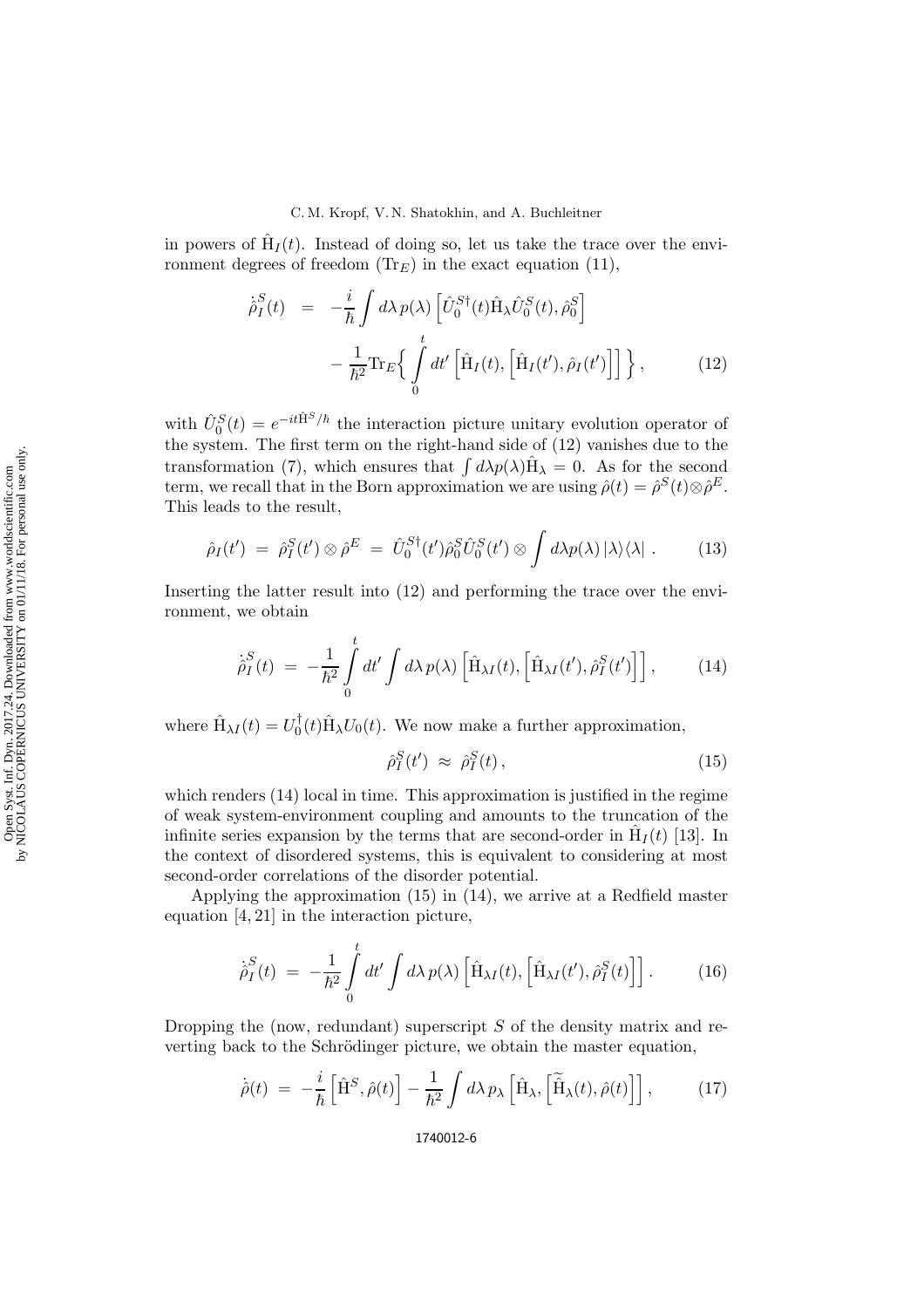Open System Model for Quantum Dynamical Maps

where

$$
\widetilde{\hat{H}}_{\lambda}(t) := \int\limits_{0}^{t} dt' e^{-it'\hat{H}^{S}/\hbar} \hat{H}_{\lambda} e^{it'\hat{H}^{S}/\hbar}.
$$
\n(18)

In the following, we explore the properties of (17) for three different scenarios.

EXAMPLE 1 (Commuting system and interaction Hamiltonians) As a first example, let us consider a system whose Hamiltonian commutes with the interaction Hamiltonian,

$$
\left[\hat{\mathbf{H}}^S, \hat{\mathbf{H}}_{\lambda}\right] = 0, \quad \forall \lambda.
$$
 (19)

In this case, (18) is elementarily integrated to yield the relation

$$
\hat{H}_{\lambda}(t) = t \hat{H}_{\lambda}.
$$
\n(20)

Consequently, the master equation (17) becomes

$$
\dot{\hat{\rho}}(t) = -\frac{i}{\hbar} \left[ \hat{\mathbf{H}}^S, \hat{\rho}(t) \right] - \frac{t}{\hbar^2} \int d\lambda \, p_\lambda \left[ \hat{\mathbf{H}}_\lambda, \left[ \hat{\mathbf{H}}_\lambda, \hat{\rho}(t) \right] \right]. \tag{21}
$$

Equation (21) is easily solved in the eigenbasis  $|n\rangle$  that is common to  $\hat{H}^S$  and  $\hat{H}_{\lambda}$ , with the matrix elements of the density operator given by

$$
\rho_{nm}(t) = \rho_{nm}(0) e^{-it(E_n^S - E_m^S)/\hbar} e^{-t^2 C_2(n,m)/2\hbar^2}, \tag{22}
$$

where

$$
C_2(n,m) = \int d\lambda \, p_\lambda (E_n^\lambda - E_m^\lambda)^2, \tag{23}
$$

is the two-point correlation function which has the meaning of the average square of the energy gap between levels n and m. Equation  $(22)$  signifies pure dephasing dynamics: the diagonal elements  $(n = m)$  are time-independent, while the off-diagonal elements  $(n \neq m)$  evolve coherently with  $\hat{H}^S$ , and on top of that undergo a Gaussian decay with a linearly increasing in time rate  $\gamma_{nm}(t) = t C_2(n,m)/\hbar^2$ . As it includes all contributions from the two-point correlations, the master equation (21) is exact in the limit where the initial state distribution  $p(\lambda)$  is a Gaussian. A rigorous proof thereof for finitedimensional systems can be easily derived by adapting corollary 3.1 of [26].

Furthermore, taking the disorder instead of the open system perspective, the condition (19) is equivalent to the requirement that the disorder affects only the eigenvalues (i.e., spectral disorder) [15]. One can then show that the exact dynamics also results in pure dephasing [15], and, hence, is not a consequence of the weak-coupling approximation given by (15), but is a direct consequence of the commutation relation (19).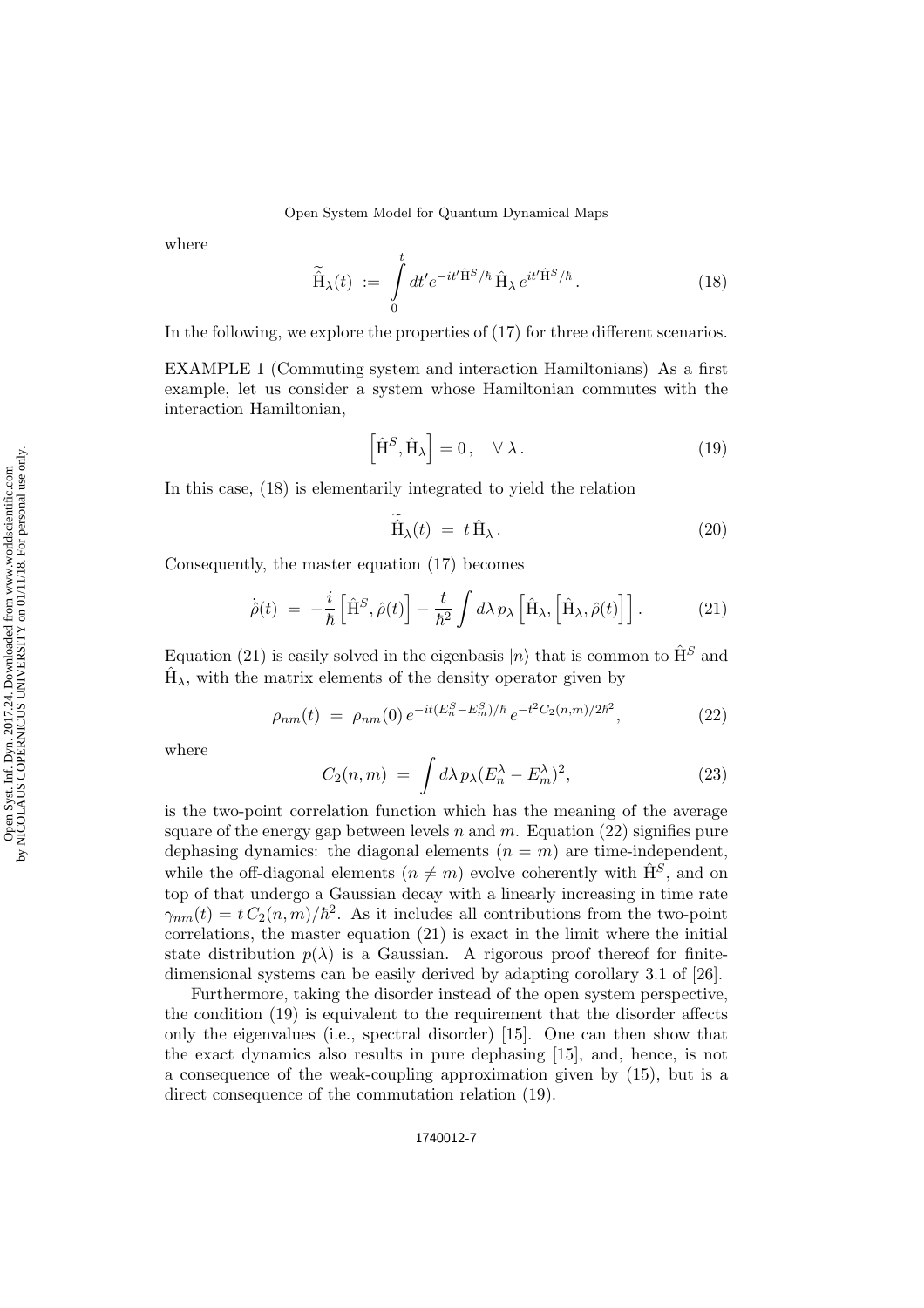#### C. M. Kropf, V. N. Shatokhin, and A. Buchleitner

EXAMPLE 2 (Short times) Let us now study the behaviour of  $\hat{\rho}(t)$  at short times. For that purpose, we expand (18) to first order in time, which yields the same result as for condition (19), namely  $\hat{H}_{\lambda}(t) = t \hat{H}_{\lambda}$ . Hence, again, the corresponding master equation is (21). Note that, since the Hamiltonians  $\hat{H}_{\lambda}$  for different  $\lambda$  may not commute with each other, in this case the dynamics does not necessarily result in pure dephasing. Comparing the firstand second-order terms in the series expansion of the exponential in (22), the validity time  $\tau$  can be estimated to be proportional to the mean level spacing of the system Hamiltonian,

$$
\tau \approx \frac{\hbar}{\langle E_m^S - E_n^S \rangle}.
$$
\n(24)

This time scale is given by the energy-time uncertainty relation [16], and is sometimes termed Heisenberg time (see, e.g., [25]).

EXAMPLE 3 (Markov approximation) A common approximation in the study of open quantum systems is the semigroup Markov approximation which leads to the Gorini-Kossakowski-Sudarshan-Lindblad (GKSL) master equation  $[18, 11]$ . To derive the latter, we begin by expanding  $(18)$  in the eigenbasis  $|n\rangle$  of the system Hamiltonian

$$
\widetilde{\hat{H}}_{\lambda}(t) = \sum_{m,n=1}^{d} |m\rangle\langle m|\hat{H}_{\lambda}|n\rangle\langle n|\int_{0}^{t} dt' e^{-\frac{i}{\hbar}(t-t')(E_{m}^{S}-E_{n}^{S})}, \tag{25}
$$

with  $E_n^S$  the *n*-th eigenvalue of  $\hat{H}^S$  and  $d = \dim(\hat{H}^S)$ .

The semigroup Markov approximation is obtained by setting the upper integration limit of the time integral in (25) to infinity,

$$
\lim_{t \to \infty} \int_{0}^{t} dt' e^{-\frac{i}{\hbar}(t-t')(E_m^S - E_n^S)} = \lim_{\epsilon \to 0} \frac{i\hbar}{E_n^S - E_m^S + i\epsilon} =: R_{mn}.
$$
 (26)

We then obtain

$$
\widetilde{\hat{H}}_{\lambda} = \sum_{m,n=1}^{d} R_{mn} \langle m | \hat{H}_{\lambda} | n \rangle | m \rangle \langle n |.
$$
 (27)

The above expression (26) is the matrix element  $R_{mn} = \langle m|\hat{G}_S(E_n)|m\rangle$  of the free retarded resolvent operator  $\hat{G}_S(E) = (E - \hat{H}^S + i\epsilon)^{-1}$ . In other words,  $R_{mn}$  is the transition amplitude from state  $|m\rangle$  to  $|n\rangle$  of a particle evolving only with the system Hamiltonian  $\hat{H}^S$ .

Inserting (27) into (17) yields a GKSL master equation, which is by definition time-independent. Hence, it is clear that the Markov approximation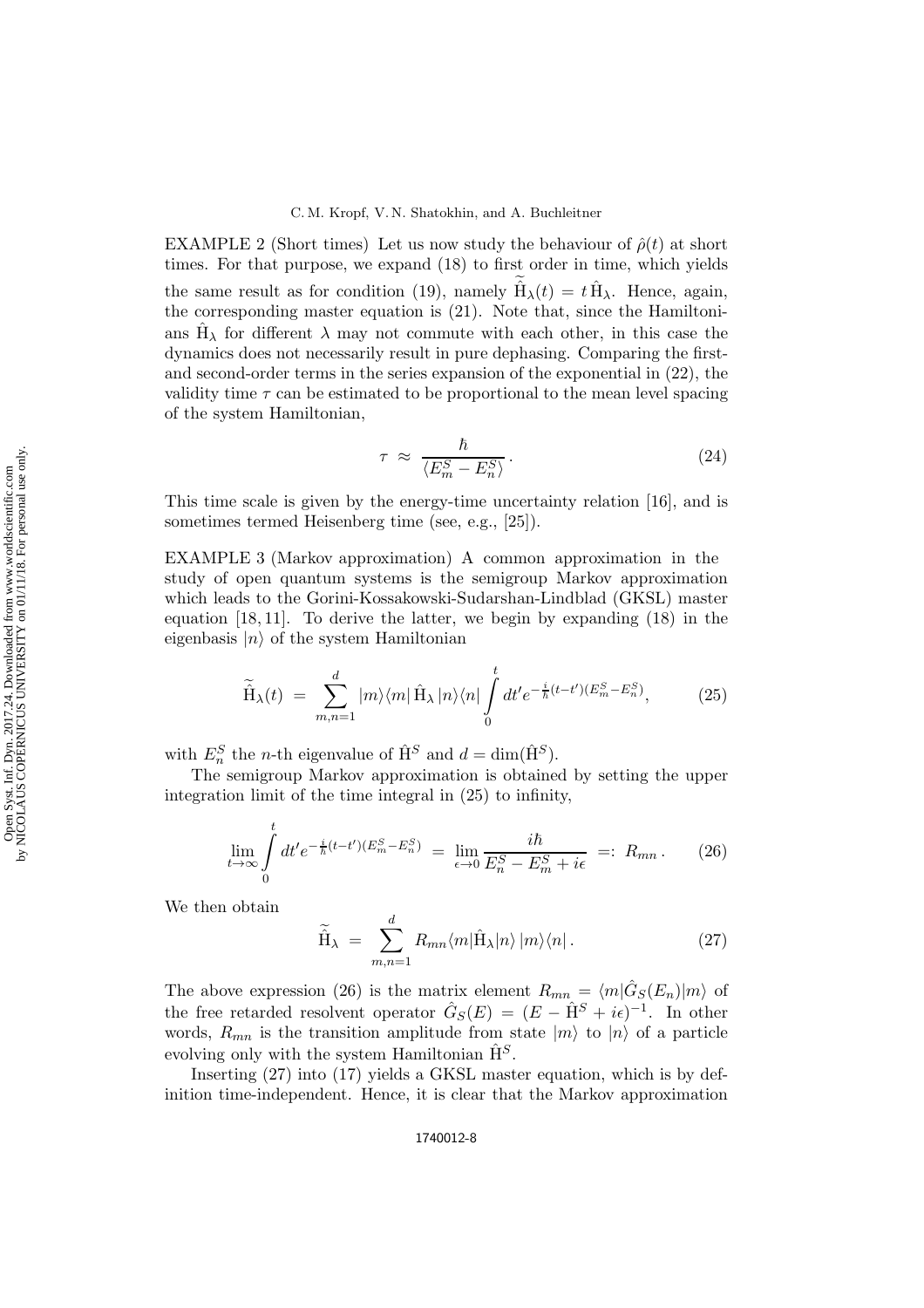cannot be applied to the previous two examples, which are characterized by the time-dependent master equation (21). Finally, we note that when the GKLS master equation arises as a consequence of averaging over random impurities in a disordered sample, one obtains pure momentum-dephasing random unitary dynamics [20].

In this paper we studied a particular class of random unitary channels and showed how to embed the latter in the framework of the theory of open quantum systems. Making use of the fact that our random unitary channels imply the Born approximation, we derived the corresponding Redfield master equation. We then studied in more detail three specific cases: commuting system and interaction Hamiltonians, the short-time approximation and the semigroup Markov approximation. We showed that in the first case, one obtains a pure dephasing master equation with rates that are linearly increasing with time. In the second case, we obtained a master equation with the same rates, but that does not invariably lead to dephasing dynamics. In the semigroup Markov approximation, the resulting GKLS master equation is characterized by the transition amplitudes generated by the system Hamiltonian.

In conclusion, the dynamics of quantum systems subject to classical uncertainty can be studied either starting from the random unitary Kraus map (1) [3], from an ensemble of disordered Hamiltonians [15], or, as discussed here, from a system coupled to a static environment. Each approach allows for specific computational methods and provides particular grounds for experimental implementations. We believe that these different points of view are fruitful for fostering synergies between the fields of open quantum systems, disorder physics and information theory [14].

## Acknowledgments

The authors wish to express their gratitude for discussions with Clemens Gneiting. C. K. acknowledges funding by the German National Academic Foundation.

### Bibliography

- [1] P. W. Anderson, Phys. Rev. **109**, 1492 (1958).
- [2] K. M. R. Audenaert and S. Scheel, New J. Phys. 10, 023011 (2008).
- [3] I. Bengtsson and K. Życzkowski, Geometry of Quantum States: An Introduction to Quantum Entanglement, Cambridge University Press, 2006.
- [4] H. P. Breuer and F. Petruccione, The Theory of Open Quantum Systems, Oxford University Press, 2002.
- [5] F. Buscemi, Phys. Lett. A **360**, 256 (2006).